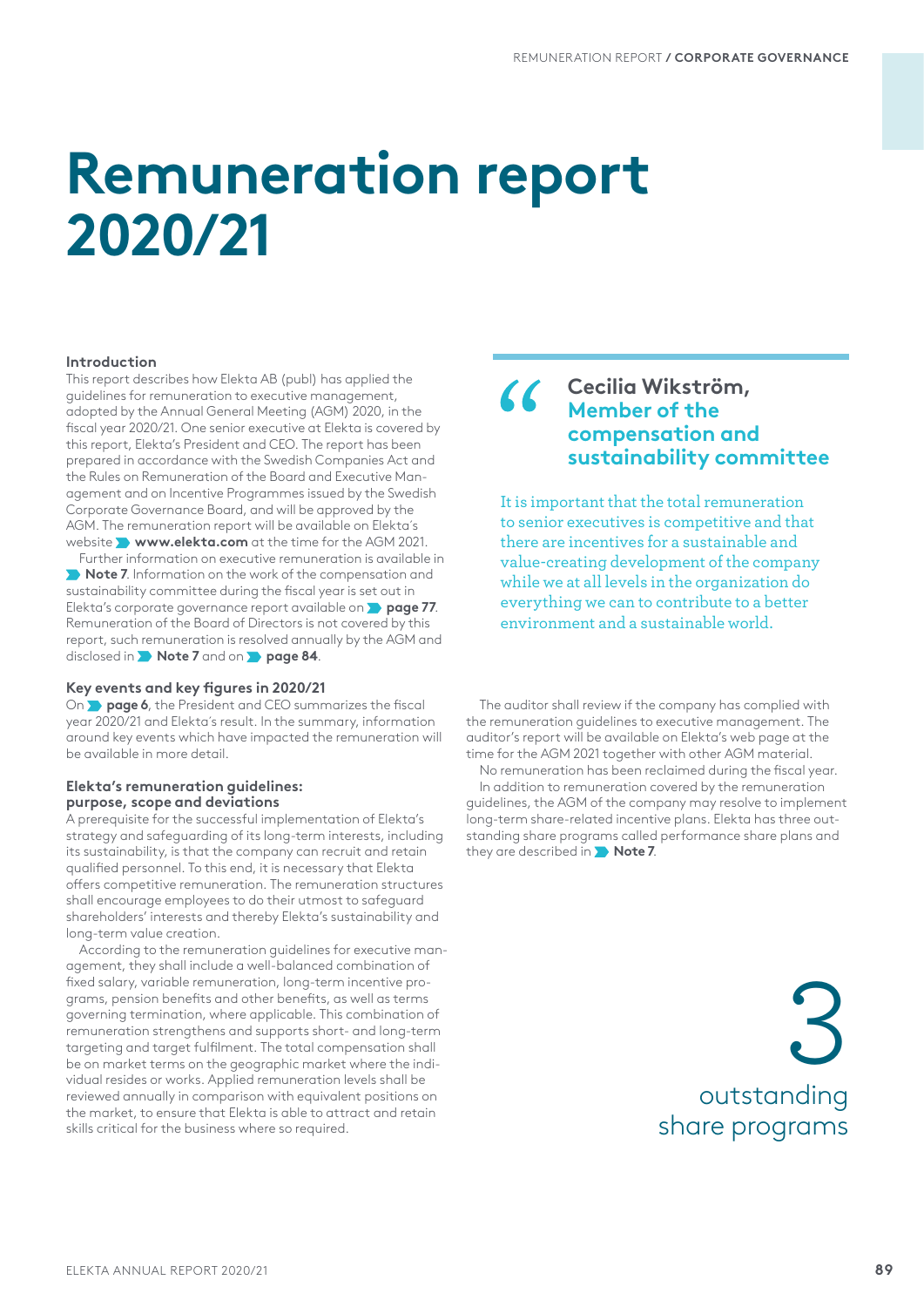# **Total remuneration of the President and CEO in 2020/21 (TSEK)**

|                                                                              |                       | Fixed remuneration |                   | Variable remuneration                |                                        |                       | Proportion of fixed<br>an variable |          |
|------------------------------------------------------------------------------|-----------------------|--------------------|-------------------|--------------------------------------|----------------------------------------|-----------------------|------------------------------------|----------|
| Name (position)                                                              | Annual<br>base salary | Pension            | Other<br>benefits | One-year<br>incentives <sup>1)</sup> | Multi-year<br>incentives <sup>2)</sup> | Total<br>remuneration | Fixed                              | Variable |
| <b>Gustaf Salford</b><br>(President and CEO from June 2020)                  | 4.495                 | 1.435              | 119               | 5.493                                | 1.133                                  | 12.675                | 48%                                | 52%      |
| <b>Richard Hausmann</b><br>(President and CEO until June 2020) <sup>3)</sup> | 632                   | 325                | 48                | $\qquad \qquad$                      | $-$                                    | 1.005                 | 100%                               | 0%       |
| <b>Total remuneration for</b><br><b>President and CEO position</b>           | 5,127                 | 1,760              | 167               | 5,493                                | 1,133                                  | 13,680                | 52%                                | 48%      |

1) One-year incentives (STI 2020/21 and other bonus) earned in 2020/21.

 $^{2)}$  Multi-year incentive (LTI) cost allocated in 2020/21. For actual vested reward, see table multi-year variable remuneration (LTI 2018/21) below.

3) Excluding remuneration of SEK 12,557 M during notice period.

## **Performance of the President and CEO in 2020/21 One-year variable remuneration (STI 2020/21)**

| Name (position) <sup>1)</sup>                               | Performance criteria <sup>2)</sup> | Relative weighting of<br>performance criteria | Measured performance and<br>Remuneration outcome (MSEK)                                                                                     |
|-------------------------------------------------------------|------------------------------------|-----------------------------------------------|---------------------------------------------------------------------------------------------------------------------------------------------|
| <b>Gustaf Salford</b><br>(President and CEO from June 2020) | Group revenue                      | 33.33%                                        | 2019 baseline: N/A<br>Threshold for payout: SEK 12,381 M<br>Threshold for maximum payout: SEK 23,215 M<br>Performance outcome: SEK 15,187 M |
|                                                             | Group EBIT margin                  | 33.33%                                        | 2019 baseline: N/A<br>Threshold for payout: SEK1,216 M<br>Threshold for maximum payout: SEK 2,280 M<br>Performance outcome: SEK 1.946 M     |
|                                                             | Group cash flow                    | 33.33%                                        | 2019 baseline: N/A<br>Threshold for payout: SEK 960 M<br>Threshold for maximum payout: SEK1,800 M<br>Performance outcome: SEK1,705 M        |

 $^{\rm 1)}$  Richard Hausmann did not qualify for one-year variable remuneration based on the company's performance bonus 2020/21 due to his resignation during the first quarter. 2) The performance criteria are reviewed and decided every year by the Board of Directors and the criteria shall support the short-term strategy

but also have a long-term view. Therefore, the performance criteria can be changed year by year.